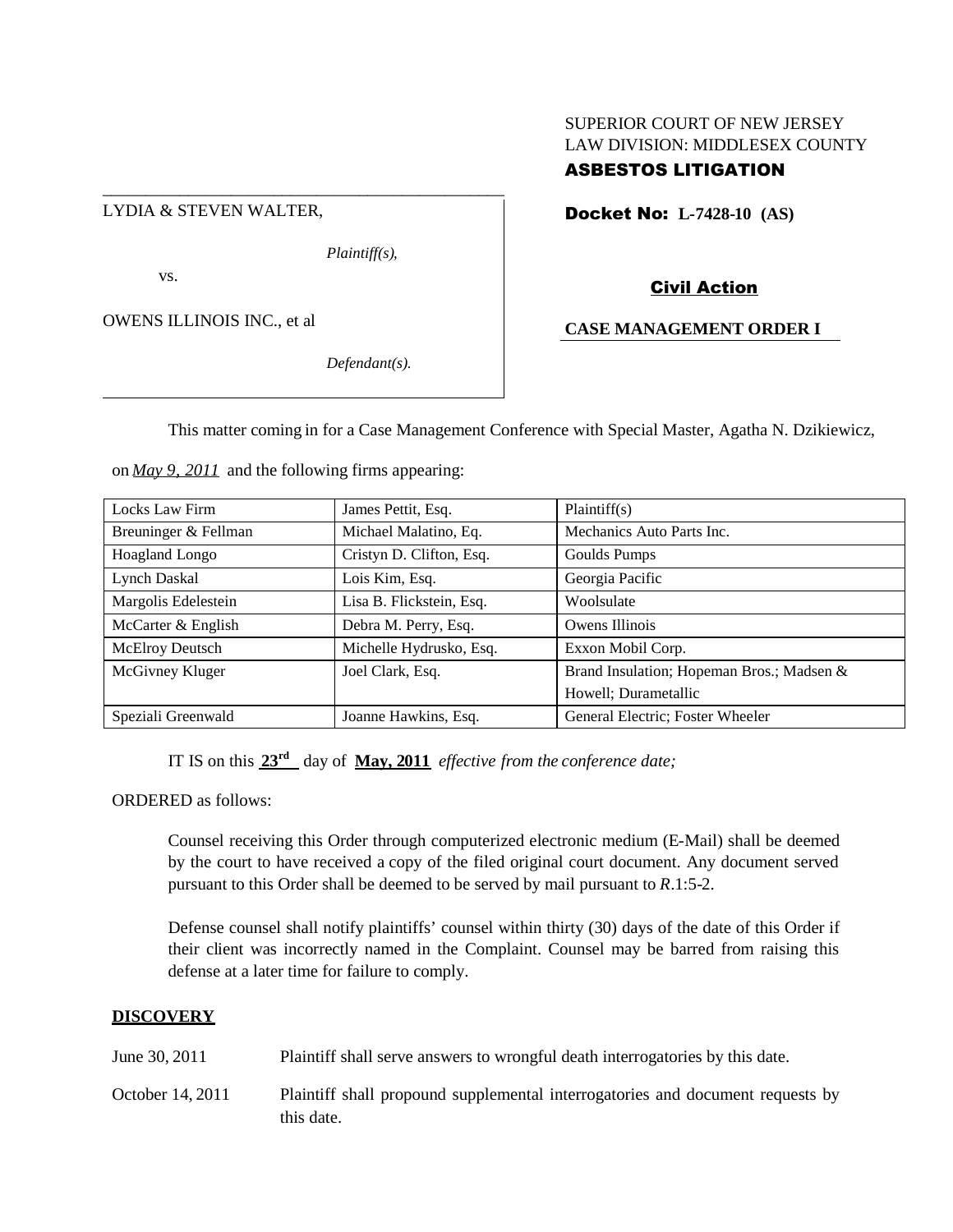November 18, 2011 Defendants shall serve answers to supplemental interrogatories and document requests by this date. October 14, 2011 Defendants shall propound supplemental interrogatories and document requests by this date. November 18, 2011 Plaintiff shall serve answers to supplemental interrogatories and document requests by this date. January 20, 2012 Fact discovery, including depositions, shall be completed by this date. Plaintiff's counsel shall contact the Special Master within one week of this deadline if all fact discovery is not completed. January 31, 2012 Depositions of corporate representatives shall be completed by this date.

## **EARLY SETTLEMENT**

February 17, 2012 Settlement demands shall be served on all counsel and the Special Master by this date.

## **SUMMARY JUDGMENT MOTION PRACTICE**

- March 2, 2012 Summary judgment motions limited to product identification issues shall be filed no later than this date.
- March 30, 2012 Last return date for product identification summary judgment motions.

## **MEDICAL DEFENSE**

| July 22, 2011  | Plaintiff shall serve executed medical authorizations by this date.                                                                                                                                                                                                                                   |
|----------------|-------------------------------------------------------------------------------------------------------------------------------------------------------------------------------------------------------------------------------------------------------------------------------------------------------|
| June 30, 2011  | Defendants shall forward medical authorizations to plaintiff's counsel by this<br>date.                                                                                                                                                                                                               |
| June 30, 2011  | Any defendant wishing to present a medical defense shall advise all counsel of its<br>intention by entering a Notice of Appearance of Defense Medical Counsel by this<br>date. Any defendant who does not file such an appearance by this date may be<br>foreclosed from asserting a medical defense. |
| April 27, 2012 | Plaintiff shall serve additional medical expert reports by this date.                                                                                                                                                                                                                                 |
| April 27, 2012 | Plaintiff is to arrange for the transfer of pathology specimens and x-rays, if any,<br>by this date.                                                                                                                                                                                                  |
| May 31, 2012   | Defendants shall identify its medical experts and serve medical expert reports, if<br>any, by this date.                                                                                                                                                                                              |

 $\_$  ,  $\_$  ,  $\_$  ,  $\_$  ,  $\_$  ,  $\_$  ,  $\_$  ,  $\_$  ,  $\_$  ,  $\_$  ,  $\_$  ,  $\_$  ,  $\_$  ,  $\_$  ,  $\_$  ,  $\_$  ,  $\_$  ,  $\_$  ,  $\_$  ,  $\_$  ,  $\_$  ,  $\_$  ,  $\_$  ,  $\_$  ,  $\_$  ,  $\_$  ,  $\_$  ,  $\_$  ,  $\_$  ,  $\_$  ,  $\_$  ,  $\_$  ,  $\_$  ,  $\_$  ,  $\_$  ,  $\_$  ,  $\_$  ,